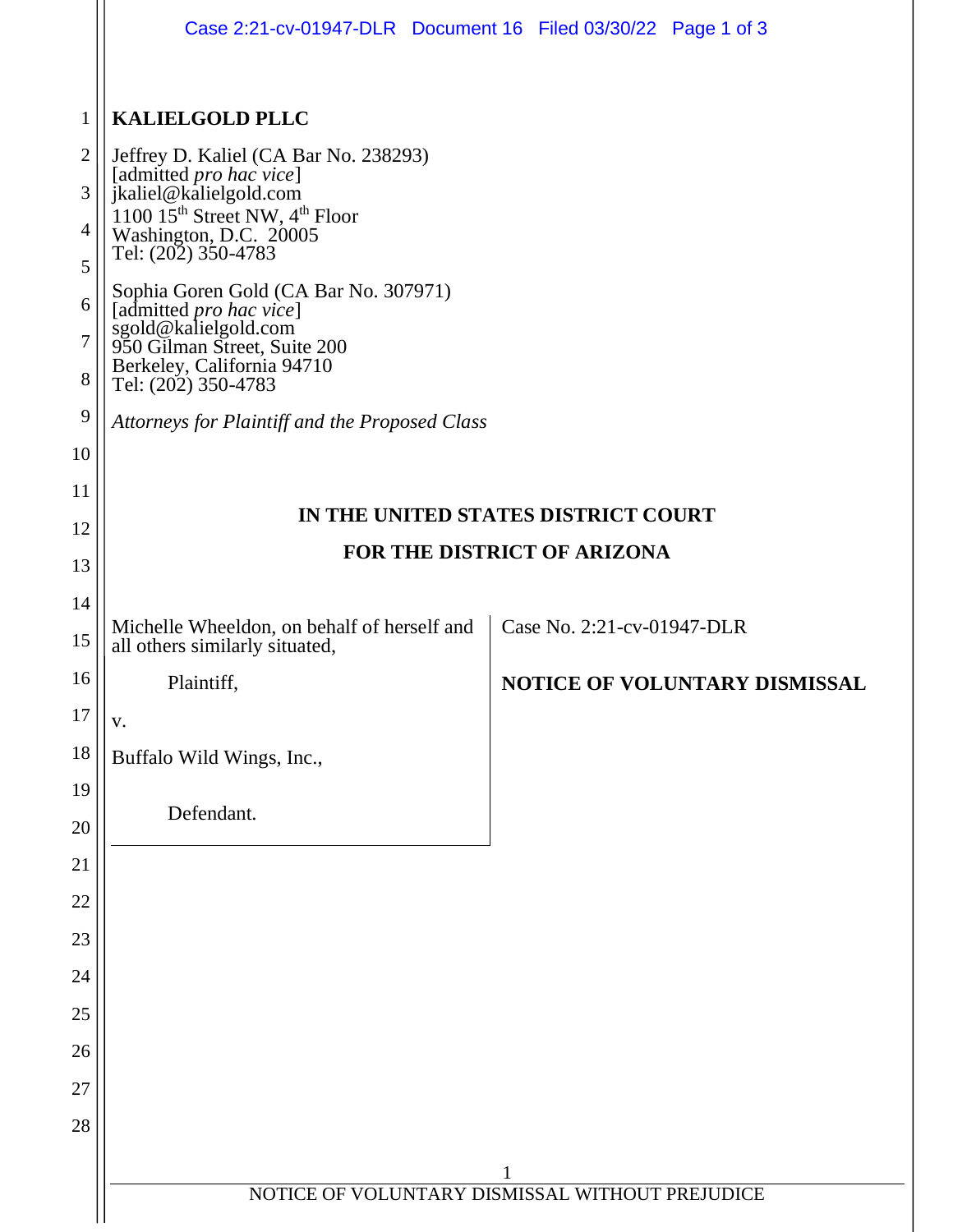|                  | Case 2:21-cv-01947-DLR  Document 16  Filed 03/30/22  Page 2 of 3                                   |  |  |
|------------------|----------------------------------------------------------------------------------------------------|--|--|
|                  |                                                                                                    |  |  |
| $\mathbf{1}$     | Pursuant to Rule 41(a)(1)(A)(i) of the Federal Rules of Civil Procedure, Plaintiff Michelle        |  |  |
| $\boldsymbol{2}$ | Wheeldon, on behalf of herself and all persons similarly situated, hereby dismisses her claims for |  |  |
| 3                | relief against Defendant Buffalo Wild Wings, Inc., without prejudice.                              |  |  |
| $\overline{4}$   |                                                                                                    |  |  |
| $\mathfrak{S}$   | Dated: March 30, 2022<br><b>KALIELGOLD PLLC</b>                                                    |  |  |
| 6                |                                                                                                    |  |  |
| 7                | By/s/ Jeffrey D. Kaliel<br>Jeffrey D. Kaliel (admitted pro hac vice)                               |  |  |
| 8<br>9           | Sophia Goren Gold (admitted pro hac vice)                                                          |  |  |
| 10               | Attorneys for Plaintiff and the Proposed Class                                                     |  |  |
| 11               |                                                                                                    |  |  |
| 12               |                                                                                                    |  |  |
| 13               |                                                                                                    |  |  |
| 14               |                                                                                                    |  |  |
| 15               |                                                                                                    |  |  |
| 16               |                                                                                                    |  |  |
| $17\,$           |                                                                                                    |  |  |
| 18               |                                                                                                    |  |  |
| 19               |                                                                                                    |  |  |
| 20               |                                                                                                    |  |  |
| 21               |                                                                                                    |  |  |
| 22               |                                                                                                    |  |  |
| 23               |                                                                                                    |  |  |
| 24               |                                                                                                    |  |  |
| 25               |                                                                                                    |  |  |
| 26               |                                                                                                    |  |  |
| 27               |                                                                                                    |  |  |
| 28               |                                                                                                    |  |  |
|                  | $\overline{2}$<br>NOTICE OF VOLUNTARY DISMISSAL WITHOUT PREJUDICE                                  |  |  |
|                  |                                                                                                    |  |  |